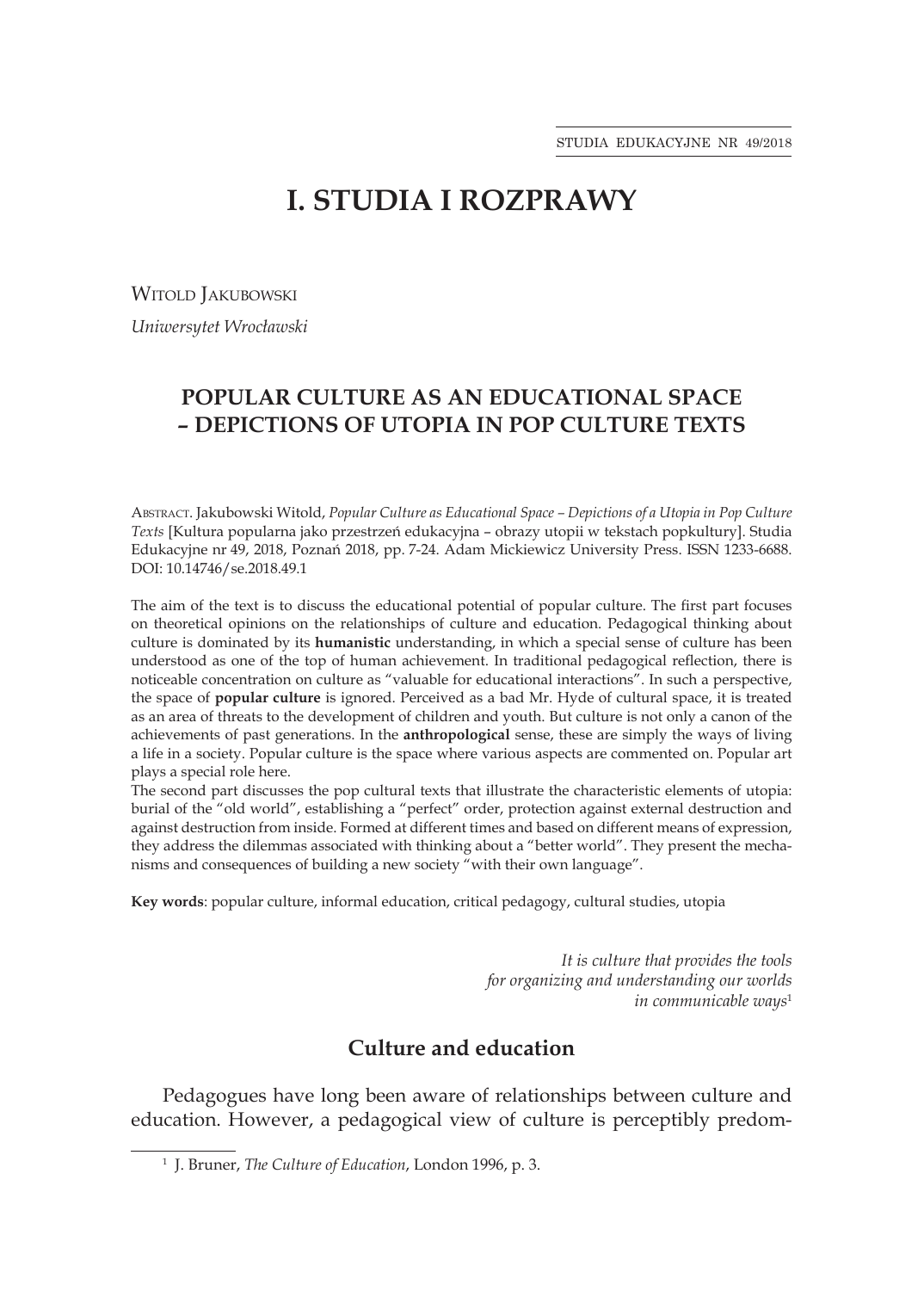inated by its **humanistic** understanding, which probably results from the influences of German intellectual tradition, characteristically perceiving culture as a unique phenomenon, the ultimate achievement of human thought, thus encompassing everything that is outstanding in human creative effort. "Rather than encapsulating all human symbolic representation, German *Kultur* pointed us exclusively to levels of excellence in fine art, literature, music and individual personal perfection".<sup>2</sup> Yet, culture is not merely a canon of the achievements of past generations. In the **anthropological** view it is simply a society's way of life, which is succinctly expressed by a classic of anthropology, who writes:

The term *culture*, as it is employed in scientific studies, carries none of the overtones of evaluation which attach to it in popular usage. It refers to the total way of life of any society, not simply to those parts of this way which the society regards as higher or more desirable.<sup>3</sup>

In other words, it is how we live, get married, what we eat and where, what we believe in, how we relax, what we consider an ideal of beauty that contributes to the picture of our culture, and each of these elements is described in its texts.

Dichotomy in understanding culture, pointed out by the American anthropologist, is reflected in the discourse on cultural education. Traditional concepts in particular tend to emphasise the significance of induction of an individual into the world of cultural achievements, perceiving it as their fundamental task.<sup>4</sup> They also stress the role of rendering high art commonly available and accessible as especially valuable from the educational point of view, which probably results from the fact that pedagogues' attitude to culture is profoundly rooted in the Enlightment tradition, where it is seen as the antithesis of barbarism. David Jones points out that

Within the tradition of adult education in the 20th century, tutors saw it as their role to impose a sort of cultural' value system on the artistic life of the country. They identified and maintained a canon of great and good work and persuaded us that every educated gentleman, and it was mainly men in those days, should be familiar with this canon. The job of adult educators in these matters was to pass on this knowledge and these values from one generation to the next. They saw themselves, together with the great national galleries and museums, as the guardians of our cultural heritage.<sup>5</sup>

<sup>2</sup> C. Jenks, *Culture*, London – New York 1993, p. 9.

<sup>3</sup> R. Linton, *The Cultural Background of Personality*, London – New York 1947, p. 20.

<sup>4</sup> See S. Szuman, *O sztuce i wychowaniu estetycznym*, Warszawa 1969.

<sup>5</sup> D.J. Jones, *Training art Tutors for adult education*, [in:] *Scholarly practitioners: The education of educators of adults*, Ed. R. Benn, Exeter 1998, p. 93.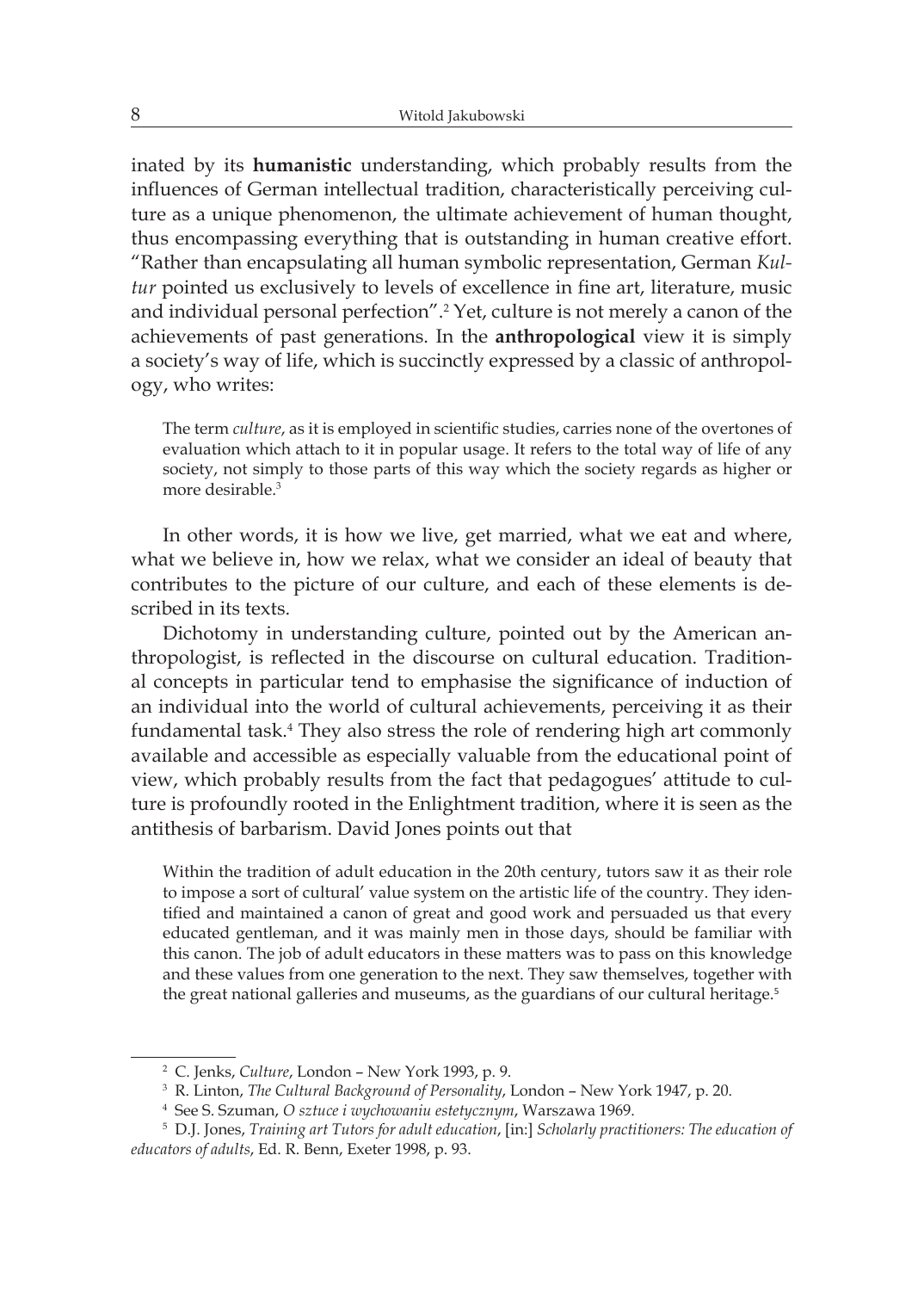There are a few reasons why educational activity ignores popular culture. One of them is the conviction that popular culture is primarily restricted to entertainment. A Polish pedagogue of culture writes: "While popular culture mainly satisfies the need of the masses for entertainment and maintaining social links, high culture satisfies a few more – those of intellectual experience, learning about the world and oneself".<sup>6</sup> This view assumes (perhaps unconsciously) that only the cultural phenomena that can be attributed to high culture are of any value and thus: "the fundamental task of cultural education of children and young people is to provide them with a chance to transgress the boundaries of popular culture and enable them to derive satisfaction also – or mainly – from participating in more sophisticated manifestations of cultural life".<sup>7</sup> Obviously, from such a perspective popular culture is primarily perceived as a sphere of ludic behaviour, where no competences are necessary to function.

Another reason why pedagogues are of such a low opinion of pop culture is that it is equated with popular *art* – the latter being traditionally criticised for its aesthetic immaturity and primitivism.<sup>8</sup> In view of such critical positions on popular culture and art (having their theoretical background in the views of the Frankfurt School), entertainment industry creators manipulate the mass audience, care only for their own profit, offering products that do not require intellectual commitment and are devoid of educational ambitions. Guided by market mechanisms, they lower the level of culture "in general". According to J. Gajda, accepting this state of affairs, that is the commercial nature of culture, has the following consequences:

Firstly – the recreational and folk forms are preferred and developed by entertainment industry that satisfy the tastes of a wide audience.

Secondly – there is a regression of an ambitious culture that is perceived as unprofitable so that it is why the good quality products of this trend have to be more expensive, and in turn, they become inaccessible to the people of low earnings. That deepens the division of the recipients into elite and popular culture.

Thirdly – commercialization of culture causes the danger of lowering the aesthetic taste of the recipients and lowering the level of culture in general. Valuable things, for which there is no demand, do not appear on the market at all or appear as expensive and available in small amounts, and then die in a flood of easy, sometimes trivial content of mass entertainment.<sup>9</sup>

However, it is worth noting that the majority of critical arguments against mass art, put forward by Dwight Macdonald, Theodor Adorno and Clement

<sup>6</sup> D. Jankowski, *Edukacja wobec zmiany*, Toruń 2002, p. 187.

<sup>7</sup> Ibidem.

<sup>8</sup> E.g. J. Plisiecki, *Wstęp*, [in:] *Sztuka – Nauczyciel – Uczeń*, Ed. J. Plisiecki, Lublin 1997, p. 6.

<sup>9</sup> J. Gajda, *Kultura jako "regnum homini" i kultura w katogoriach rynku – wyzwanie dla edukacji*, [in:] *Kultura inspiracją kształcenia ogólnego*, Eds. I. Wojnar, J. Kubin, Warszawa 1998, p. 141.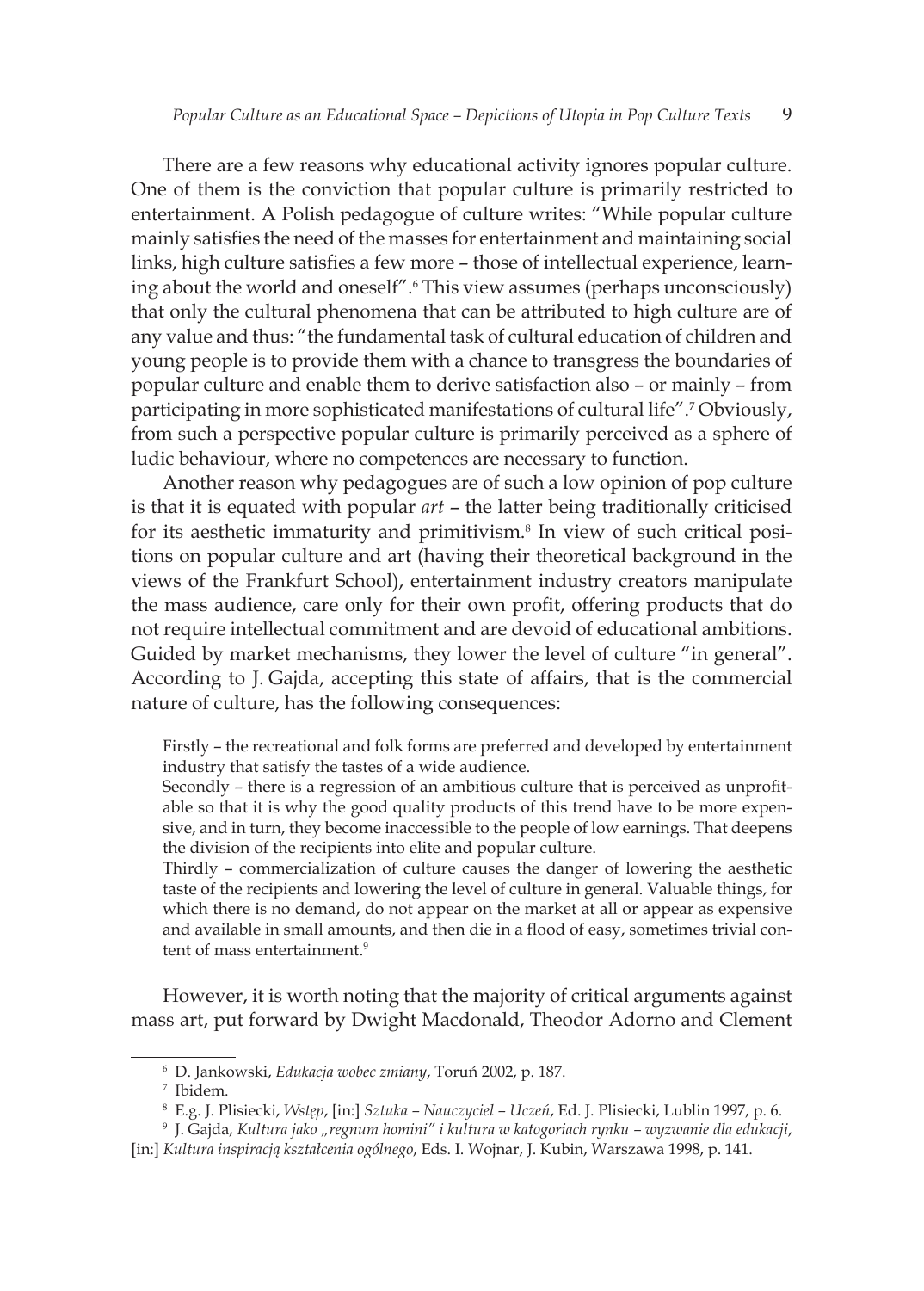Greenberg, were long ago challenged and questioned.10 Popular art does not necessarily have to be intellectually and aesthetically banal; the fact that it is addressed to mass audience does not mean that it is substandard; accessibility does not exclude artist's original expression and audience's active reception; industrial character of cultural production is not typical of solely "low" art today – standardisation is present in both "high" and "low" art, because conventions facilitate achieving particular forms and aesthetic effects. Even though film and contemporary popular music offer numerous examples of complexity and multi-dimensional attractiveness of popular art, many pedagogical texts frequently deny its value and usefulness in educational activity, ignoring the fact that mass nature of production and consumption of popular art is simply characteristic of today's societies.

There seems to be one more reason why pedagogy has for so long ignored popular culture, which is related to a unique kind of pleasure derived from experiencing it, and especially from experiencing works of art. Roland Barthes differentiates between *jouissance* and *plaisir*, i.e. two different types of pleasure.<sup>11</sup> *Jouissance* is interpreted as "delight", "ecstasy" (e.g. sexual) of sensual and carnal nature, and as such it is perhaps closer to nature. On the other hand, *plaisir* is the pleasure "controlled" by culture. The former type of pleasure should be associated with popular art. Emotions evoked by consumption of the works of popular art are "embarrassing", which is aptly illustrated by what Karol Irzykowski stated in the 1920s, when he wrote that a contemporary European "enjoys the cinema but is ashamed of it".12 His words also give testimony to social hypocrisy: we like to experience "forbidden" pleasures of popular art, but at the same time we publicly claim that we despise it.

"Ordering" the phenomena occurring in culture (what is "low" and what is "high") may help an individual to define his or her place in the social sphere. The division into "high" and "low" culture frequently involves codes used by the participants of cultural life. Texts of high culture, aimed at formally prepared public, require the use of an intrinsic and advanced code rooted in common educational experience, while no formal education is necessary to read texts of popular culture, which – founded on restricted codes – are understood by everyone. We learn these codes during the process of socialisation. It is interesting that institutions engaged in cultural education emphasise the teaching of deriving pleasure of the *plaisir* type, requiring the knowledge of conventions, ability to read texts based on the codes of a narrow spectrum of influence.13 It is equally interesting that our culture emphasises controlling

<sup>10</sup> R. Shusterman, *Estetyka pragmatyczna*, Wrocław 1998.

<sup>11</sup> J. Fiske, *Television Culture*, London – New York 1987, p. 228-229.

<sup>12</sup> K. Irzykowski, *X Muza*, Warszawa 1924, p. 9.

<sup>13</sup> J. Fiske, *Wprowadzenie do badań nad komunikowaniem*, Wrocław 1999, p. 100.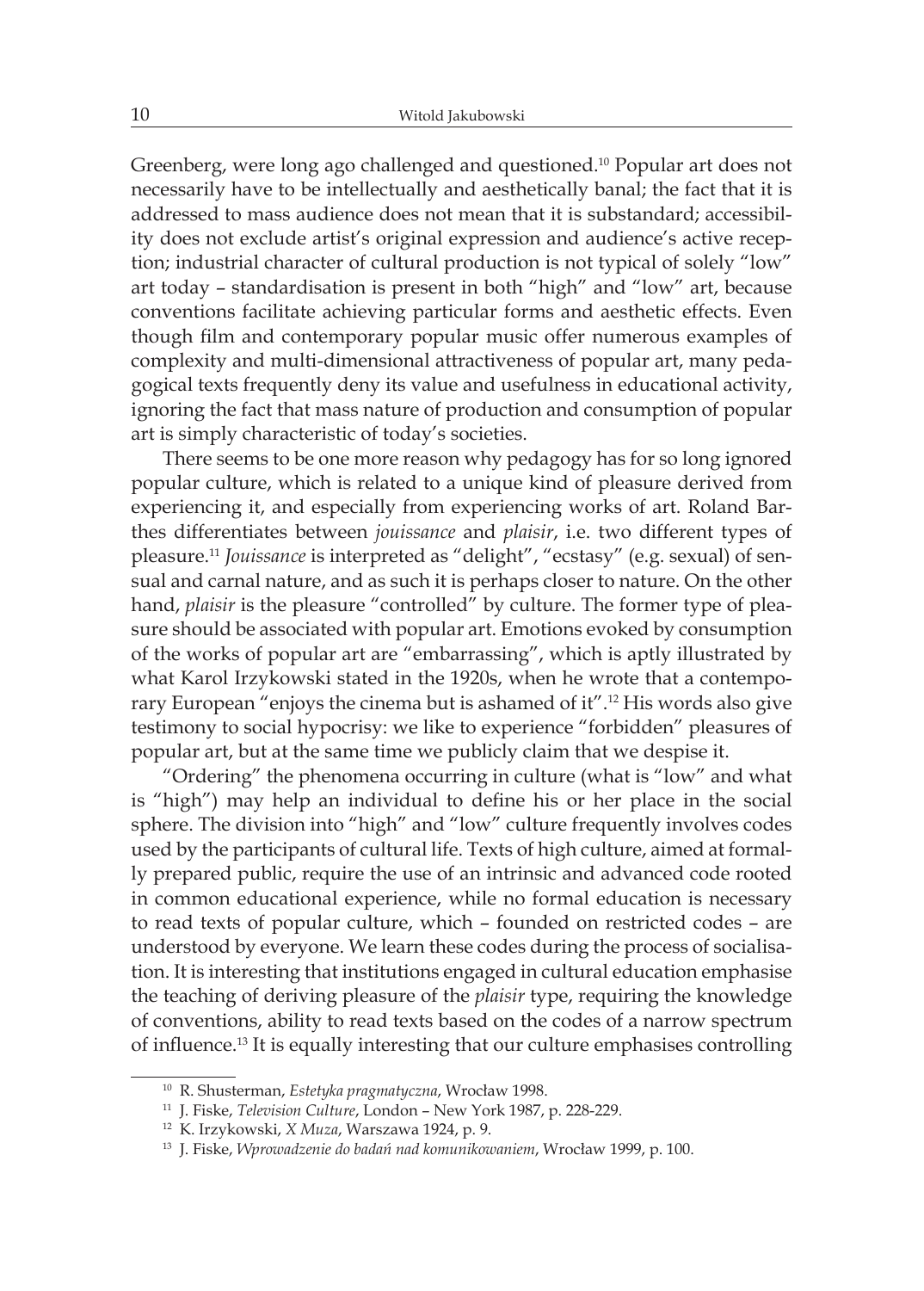emotions, while popular art fundamentally exploits them, which is probably responsible for the "obvious" aversion to everything that may be associated with uncontrolled pleasure – passion. The pleasure of this type involves fun, which in turn is associated with "low" entertainment. Sports games trigger off different emotions than those experienced during a theatrical performance, emotions evoked by a rock concert and a performance of a symphony orchestra differ fundamentally. It is in the audience's emotions that a difference between a nude and pornography is seen. If aesthetic contemplation is replaced by sexual excitement, the former inevitably becomes the latter.

While differentiating between various "levels of culture" is an ambitious task, it is hardly effective. The boundaries between popular and high culture determined by critics are not permanent and change continually. Today we are witnessing a tendency to abandon the pessimistic view of popular culture and its consumers rooted in the Frankfurt School's criticism of mass culture. Contemporary societies of the West hardly remind those apprehended by Ortega y Gasset, while contemporary mass culture differs fundamentally from that criticised by Dwight Macdonald. Contemporary research of media and their audience tends to depart from the view that the audience are homogenous, unquestioning mass, while dictatorial media impose the meaning of broadcast texts. Rather than that, it assumes that the audience are diversified, which offers an opportunity of another way of decoding the message. The division into high and popular culture is also becoming debatable. In the words of John Fiske: "'The lowest common denominator' may be a useful concept in arithmetic, but in the study of popularity its only possible value is to expose the prejudices of those who use it".14 Culture is a living phenomenon:

it can be developed only from within, it cannot be imposed from without or above. (…) A homogeneous, externally produced culture cannot be sold ready-made to the masses: culture simply does not work like that. Nor do the people behave or live like the masses, an aggregation of alienated, one-dimensional persons whose only consciousness is false, whose only relationship to the system that enslaves them is one of unwitting (if not willing) dupes. Popular culture is made by the people, not produced by the culture industry.<sup>15</sup>

In his opinion popular culture is not so much a culture of artistic objects and images, but a complex of cultural activity, thanks to which art trickles down to the customs and conditions of everyday life.<sup>16</sup>

<sup>14</sup> J. Fiske, *Television Culture*, p. 309.

<sup>15</sup> J. Fiske, *Understanding Popular Culture*, London 1989, p. 23-24.

<sup>16</sup> J. Fiske, *Postmodernizm i telewizja*, [in:] *Pejzaże audiowizualne*. *Telewizja – Wideo – Komputer*, Ed. A. Gwóźdź, Kraków 1997, p. 175.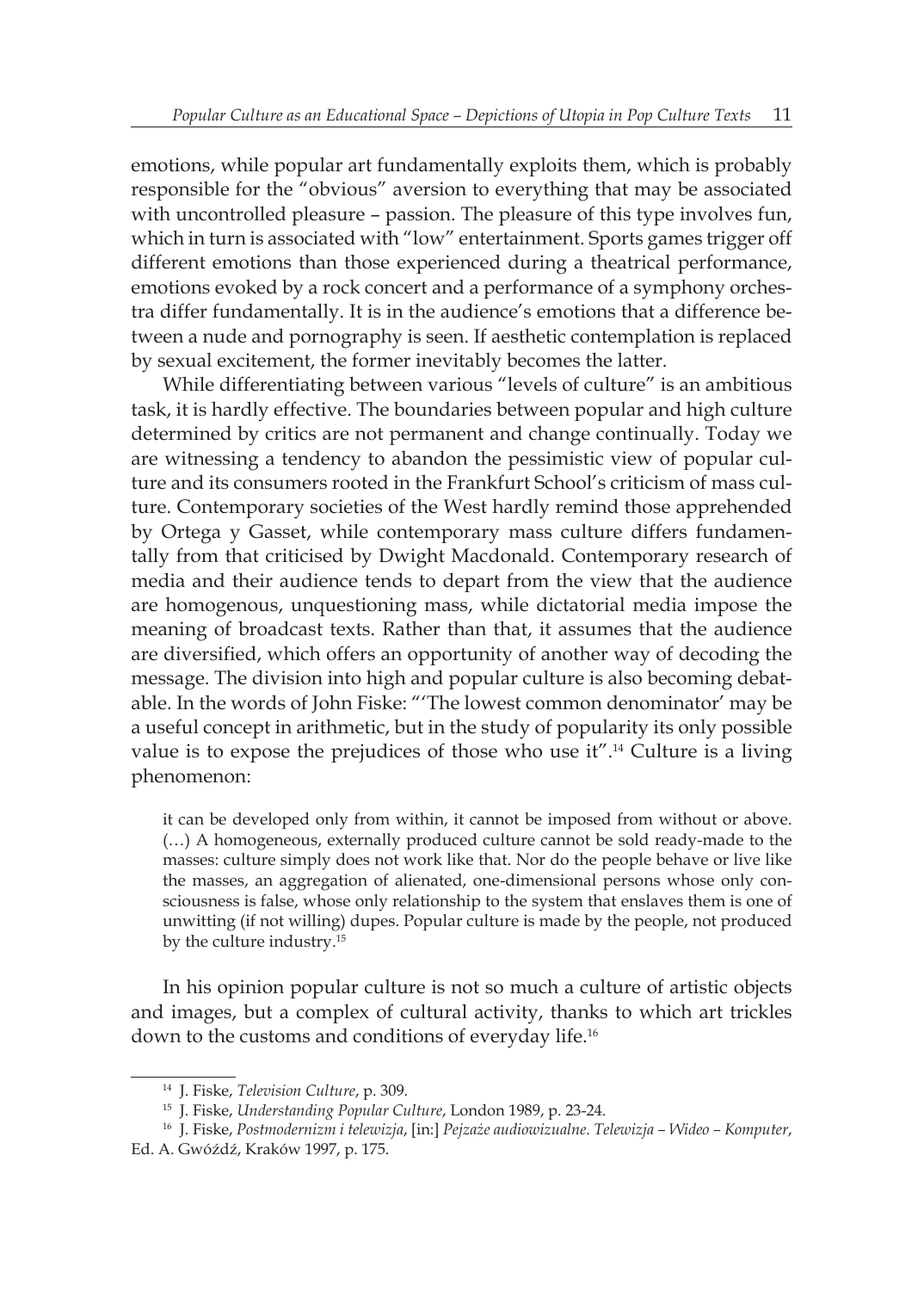An obvious question arises here: what is the educational potential of popular culture?

In the popular view education is narrowly equated with the school. In other words, the institutions where its formal dimension is practised "hold a monopoly" on educational activity. Yet, the fact that the everyday life is also an important sphere of learning escapes our attention, which is pointed out by Knud Illeris, who writes:

As a parallel to everyday consciousness, a concept of *everyday learning* may be proposed, as that learning which occurs informally and apparently by chance in everyday life as one moves around the spaces of one's life, without consciously intending to learn anything, but often busily absorbed in getting everything to function and more or less understanding it.<sup>17</sup>

However, the "dimensions" of our "space of life" are different than thirty years ago. Media – an obvious environment of popular culture – intensify our experience, i.e. the experience that we have lived is complemented by the experience provided by media, which is a significant factor in constructing the identity of an individual. J.B. Thompson writes that someone watching a soap opera or reading a book does not only experience the narrative but also discovers imaginary alternatives, experimenting with the projection of his or her own identity. He says that, because the encounter with media opens up our biographies to media experience, we are involved in the events and social relations that take place beyond the place of our everyday existence.<sup>18</sup>

Popular culture recounts our reality. Similarly as folk tales, popular culture texts describe the rules governing the world. It is a sphere where contemporary myths are created and "live", the myths which explain various aspects of reality. All texts of popular culture reflect our values, passions, dreams and fears. Their aesthetic sophistication is of no consequence, because our reality is described not only in the canonical works displayed in museums. Pronouncing texts as valuable or worthless from the educational point of view seems to reflect the convictions of those pronouncing the verdict rather than do justice to the texts' actual pedagogical potential.

Popular culture is today an important sphere where the meanings essential for most of the participants of contemporary cultural life are created and negotiated; it is not a *worse* but *different* fragment of cultural reality. It displays many similarities with folk culture and is now increasingly more often interpreted as the folk culture of post-industrial societies. It is in the sphere of popular culture that we spontaneously participate in culture and our par-

<sup>17</sup> K. Illeris, *The Three Dimensions of Learning. Contemporary Learning Theory in the Tension Field between the Cognitive, the Emotional and the Social*, 2004, p. 178.

<sup>18</sup> J.B. Thompson, *Media i nowoczesność. Społeczna teoria mediów*, Wrocław 2006, p. 230.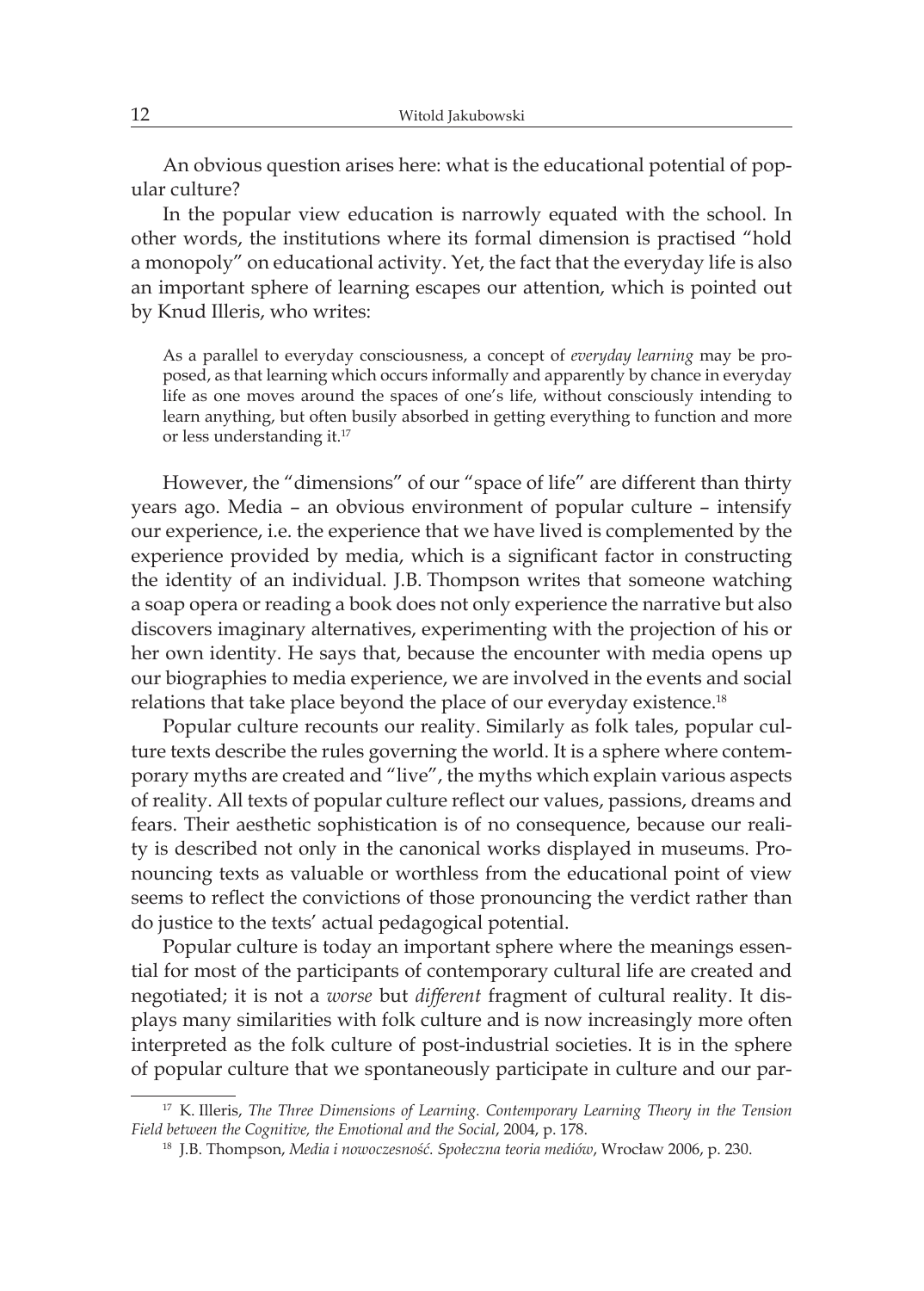ticipation is by no means reduced to "cheap entertainment". Popular culture is becoming an area where not only the young generation are forming their identity. Here popular art performs vital social functions. Noël Carroll remarks that people like to experience the same works of art as their neighbours so that they can later talk about them. And this is what the socialising role of art consists in. In Carroll's words, it is an important component of cultural community.<sup>19</sup>

Many researchers point out to popular culture's "shift" towards the dominating culture.<sup>20</sup> Cultural practices that used to constitute the "high" canon are no longer a point of reference for an individual looking for his or her place in the social structure. Nowadays life styles are to a considerably greater degree defined by the fact of participating in popular culture. Especially for young people popular culture is a significant factor affecting relations inside a peer group.

It is appropriate and competent participation in pop cultural practices seen as preferable by a group that is largely decisive for an individual's place in the groups' structure, for being accepted or marginalised within it. Thus, popular culture constitutes – at least at the micro level - a powerful stratification factor.<sup>21</sup>

Is it then still justified to insist on dividing culture into "good" and "bad"? According to G. Kerchensteiner, all cultural achievements stem from the individual or collective spirit. "They are the artefacts exposed to the world of phenomena by the beings full of sense with the purpose of rendering them comprehensible for others, so that the same sense can be found in them".<sup>22</sup> The cultural achievements in question constitute the "background" offering support in the process of education. These words of a classic of pedagogy of culture are by all means still valid. We all live in the sphere of culture, which distinguishes us from the animal world. Ranking the artefacts of culture, however interesting, is hardly relevant when reflecting on their "pedagogical impact". All manifestations of culture describe our world, while culture's pedagogical aspect involves the process of creating symbolic representations of practices in which they are entangled.<sup>23</sup> Thus, the analysis of phenomena occurring in culture acquires pedagogical dimensions.

<sup>19</sup> N. Carroll, *Filozofia sztuki masowej*, Gdańsk 2011, p. 23.

<sup>20</sup> E.g. M. Krajewski, *Kultury kultury popularnej*, Poznań 2003; Z. Melosik, *Kultura popularna i tożsamość młodzieży. W niewoli władzy i wolności*, Kraków 2013.

<sup>21</sup> Z. Melosik, *Kultura popularna i tożsamość młodzieży*, p. 34.

<sup>22</sup> G. Kerschensteiner, *Pojęcie szkoły pracy. Podstawowy aksjomat procesu kształcenia*, Wrocław – Warszawa – Kraków 1970, p. 107.

<sup>23</sup> H.A. Giroux, *Wobec wyzwań tożsamości i różnicy (poza dyskurs edukacji wielokulturowej)*, [in:] *Edukacja wobec zmiany społecznej*, Eds. Z. Brzeziński, L. Witkowski, Poznań – Toruń 1994, p. 432.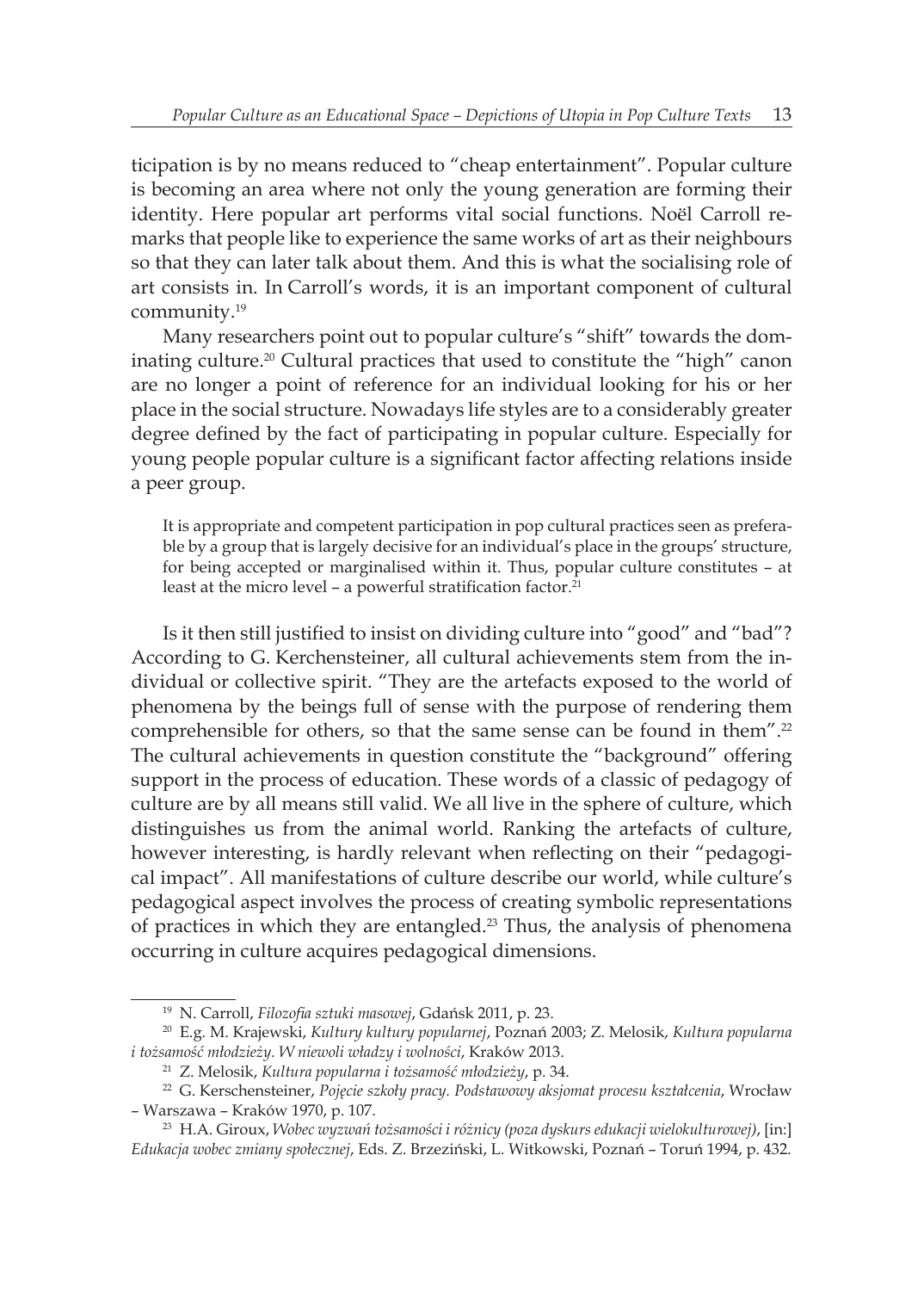Popular culture related to modern media, is an important element of contemporary cultural reality. It participates in the formation of "new world" that a human being inhabits and where he or she gains life experience. Everyone who watches television (not only "educational" program), reads glossy press or listens to popular music is subjected to **informal education** which "dimensions" and "power of influence" are often much stronger than what is offered by the formal education. It is a lifelong process that encompasses acquisition of knowledge, skills and everyday experience. It is a continuous process: at home, at work, and while entertaining. Therefore no matter what we do: whether we are on holidays, read magazines and books, watch television or movies - we are always learning.<sup>24</sup>

The consequence of this is the emergence of new competences of a contemporary participant in culture: the ability to analyse and interpret critically cultural texts regardless of their "position" in the hierarchy resulting from their aesthetic classification. Transferring these competences is becoming one of the important objectives for the pedagogues of culture. Popular culture is now unveiling its other face, decisively more complex than that formed by a simple opposition between what is "vulgar" and what is "noble". Even "ordinary" ways of participating in culture engage the audience and require that they possess the competences of reading and interpreting its texts. And popular art plays here an exceptional role.

The point is thus not to "subjugate" popular culture and impart the "educational meaning" to it, because it already has this pedagogical dimension, since popular culture is not a "commodity for sale" as the critics of mass culture would like to perceive it. Its essence is the emotional involvement of the audience with the issues which are addressed – the protagonists of popular culture are embroiled in the adventures and mishaps which are by no means alien to the audience, who are often confronted with the same dilemmas and situations as the characters in a TV series. Popular culture will cease to function once it fails to appeal to the audience's subconscious, fears, hopes and dreams; if it no longer alludes to everyday myths and fails to create new ones. Only upon meeting these conditions can it be truly *popular*. <sup>25</sup> It "reflects" the meanings that people impart to their social world. Television series, feature programmes, lyrics of pop songs, video clips, cartoons are not only pleasant entertainment but they also carry narrations predominating in the society. Visions of the future shown in *science fiction* films tell more about our fears concerning the present, while formally banal telenovelas comment on real social issues. Texts of popular culture and art tell the tale of our world and may

<sup>24</sup> W. Jakubowski, *Popular Culture as a 'New World' of Learning*, [in:] *'Old' and 'New' Worlds of Adult Learning*, Eds. A. Bron, E. Kurantowicz, H. Salling Olesen, L. West, Wrocław 2005.

<sup>25</sup> See W. Jakubowski, *Edukacja w świecie kultury popularnej*, Kraków 2006.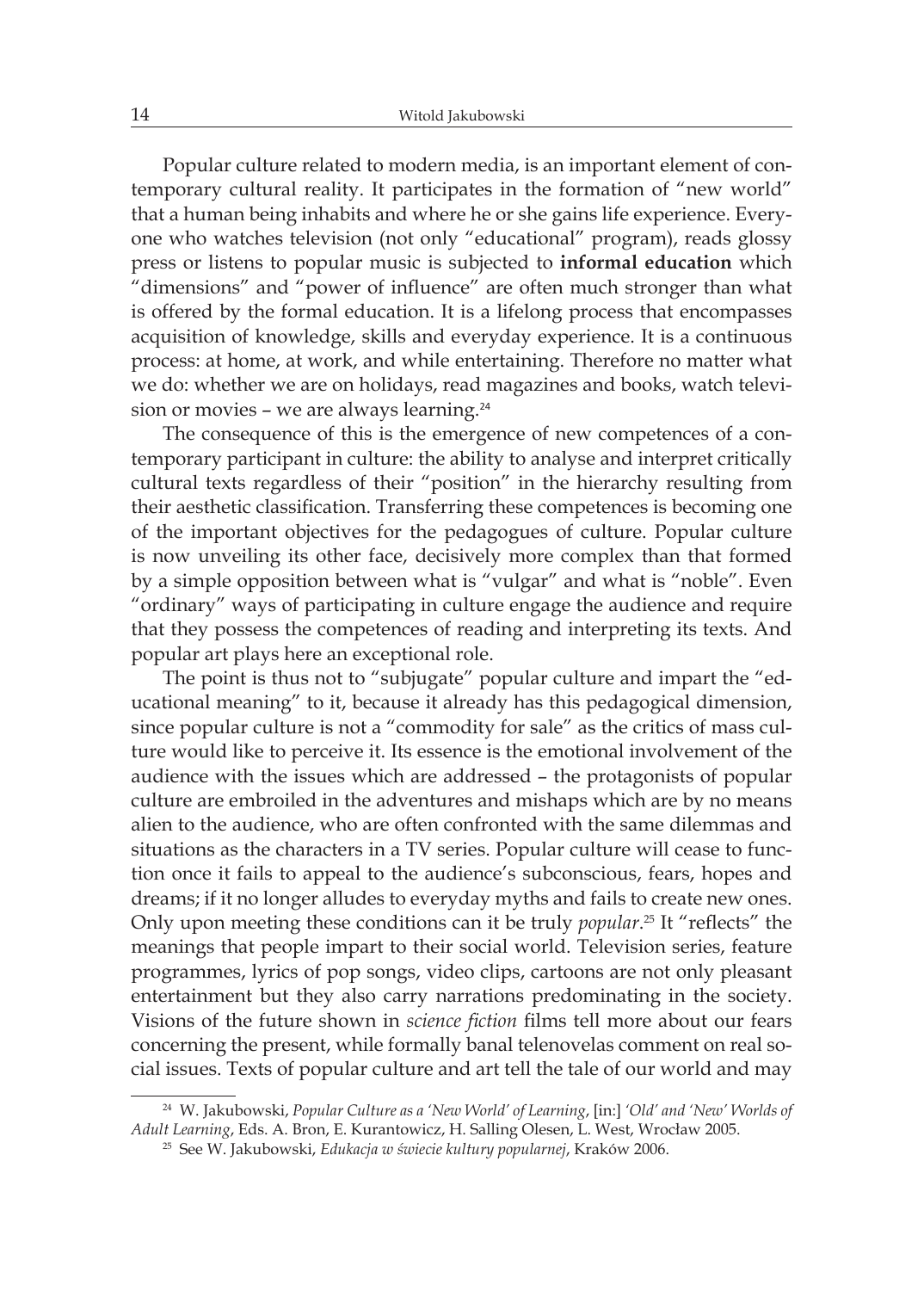provide many answers to the question about how to function in it, but – more significantly – are we able to formulate the question appropriately?

Popular culture is becoming an interesting area of multi-dimensional pedagogical research and analyses.26 Cultural studies, which reject the understanding of pedagogy as a "technique" or a repository of skills for "development management", are becoming a theoretical and methodological base for the pedagogy of pop culture. Pedagogy is perceived here as a cultural practice which is comprehensible when seen from the perspective of history, politics, power and culture. In such a case pedagogy becomes an area of critical analysis of the multitude of discourses present in culture; the discourses experienced by all of us immersed in the culture of media. In the words of Henry A. Giroux, traditional academic disciplines are unable to describe the great diversity of cultural and social phenomena. Dissemination of electronic culture into all spheres of everyday (intellectual and artistic) life plays an important role here. Proponents of culture studies stress that the role of media culture, and primarily the unstoppable force of mass media in transmitting knowledge, is of key importance in understanding society's structure and everyday life.<sup>27</sup>

As it was said above, popular culture tells "in its own words" the tale about the issues important for the society. Talking about reality has always had its educational dimension. Classical drama of antiquity was created "for entertainment" but also "to provide an opportunity to make an effort to understand one's own humanness, full of struggle, contradictions and internal contrasts as well as the questions about the possibility to overcome them".<sup>28</sup> Contemporary texts are similar, because culture provides narrative structures which become the focal point of our lives.<sup>29</sup> Ch. Barker writes that texts of culture are the forms of narration, i.e. ordered descriptions recording events. Narrations are stories attempting to explain the functioning of social reality. "Narratives offer us frameworks of understanding and rules of reference about the way the social order is constructed and in doing so supply answers to the question: how shall we live?<sup>30"</sup>

<sup>26</sup> See W. Jakubowski (Ed.) *Pedagogika kultury popularnej – teorie, metody i obszary badań*, Kraków 2016.

<sup>27</sup> H.A. Giroux, *Is there a place for cultural studies in colleges of education*, [in:] *Counternarratives: Cultural studies and critical pedagogies in postmodern spacies*, Eds. H.A. Giroux, P. MacLaren, M.A. Peters, C. Lankshear, London 1996, p. 45.

<sup>28</sup> J. Rutkowiak, *O dialogu edukacyjnym. Rusztowanie kategorialne*, [in:] *Pytanie, dialog, wychowanie*, Ed. J. Rutkowiak, Warszawa 1992, p. 18.

<sup>29</sup> T. Benton, I. Craib, *Filozofia nauk społecznych. Od pozytywizmu do postmodernizmu*, Wrocław 2003, p. 121-122.

<sup>30</sup> Ch. Barker, *Cultural Studies. Theory and Practice*, London – Thousand Oaks – New Delhi 2000, p. 31.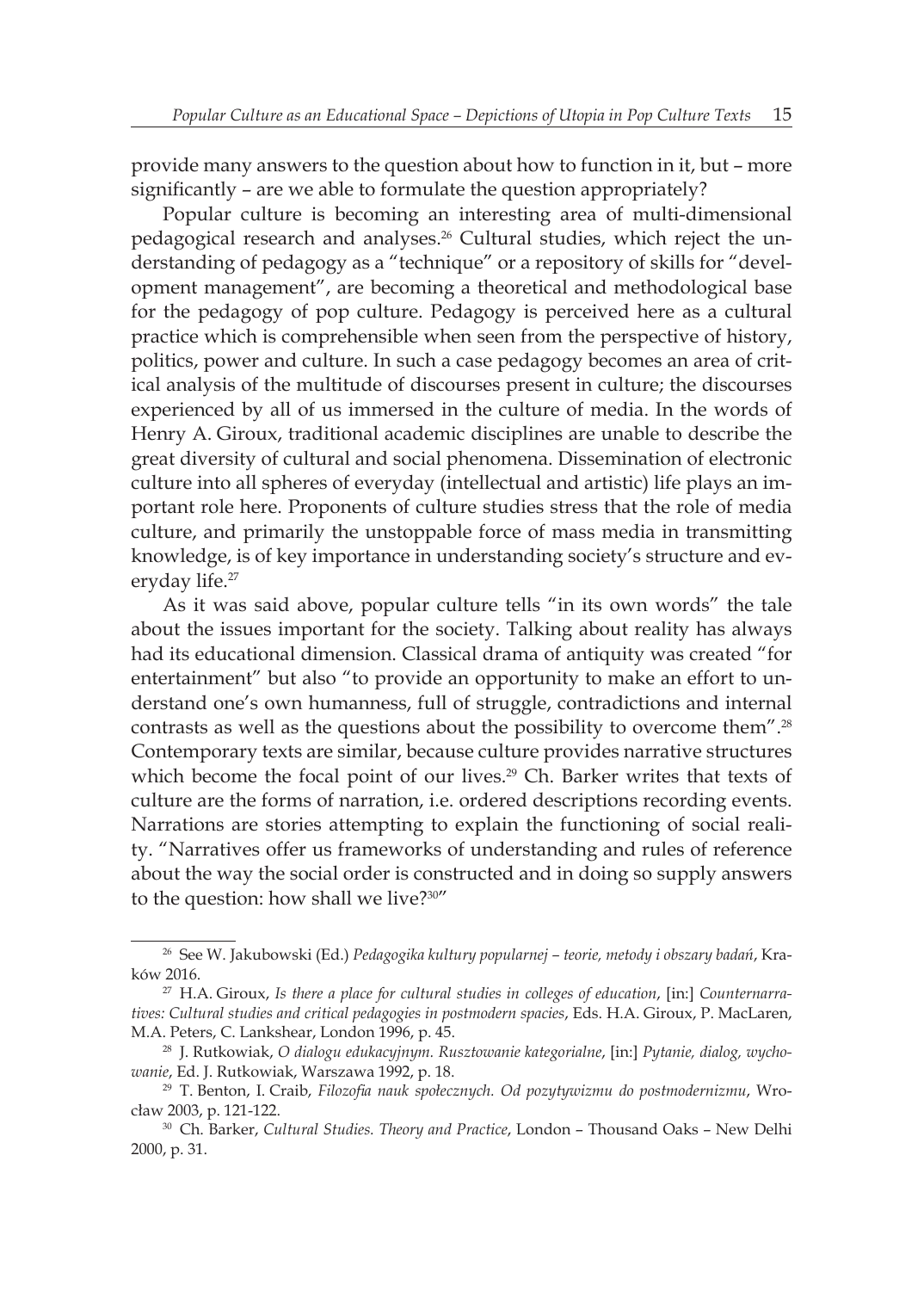#### **Depictions of utopia in pop culture texts**

For the sake of reflection on the educational potential of popular culture it is interesting to see what its texts talk about, which – contrary to what critics think – is not always banal. An interesting area illustrating the deliberations undertaken in this article is pop-culture depictions of utopia. Creating a utopia usually resulted from the need of social change – visions of alternative future were inspired by the questioning the "evil" present. These social projects of the "new world" were indebted in pedagogical ideas of forming a "new human being". However, the hopes of the "brave new world" were accompanied by anxieties concerning the inevitable cost of its construction. Let us then have a look at a few selected examples of the visions of the "better world" presented in the texts of pop-culture. Created at different times and employing different means of expression, they tell about dilemmas in the thinking of the "better world". Speaking "their own language", they present mechanisms and consequences of constructing a new society.

Researchers distinguish a few typical elements of utopia.<sup>31</sup> The first is **burying the "old world"**. A utopia is constructed in opposition to particular, defined evil. A utopia destroys the old world, rejects the experiences of previous generations and in its place constructs the new world free from that evil. Negation of the inherited reality is the premise for constructing a new one.

Another element is **establishing the "perfect" order**. The father of the nation or the council of the elders impose perfect civil laws and social norms, and decide once and for all what is good and what is bad, even considering such minute details as clothes. After particular causes of evil, e.g. private property, are eliminated, all conflicts should cease.

The third element is the **protection against destruction from outside**. Utopian thinking, based on the premise that the world is inherently evil, is pessimistic, which justifies the need to create an island – an enclave of specifically understood good. Perfect order requires isolating the reformed community. Sometimes it is subject to "improvements", which shows the intention of creating a "new human being", e.g. through genetic adjustments.

The last element is the **protection against destruction from within**. It is necessary to protect the new order against the evil coming from inside. The order is kept by censors and the system of justice (judges, prosecutors). Fear of destruction of the order forces everyone to be vigilant, e.g. priests, officials, teachers – all those who have been appointed to maintain it.<sup>32</sup>

<sup>31</sup> A. Dróżdż, *Mity i utopie pedagogiczne*, Kraków 2000.

<sup>32</sup> Ibidem, p. 68-72.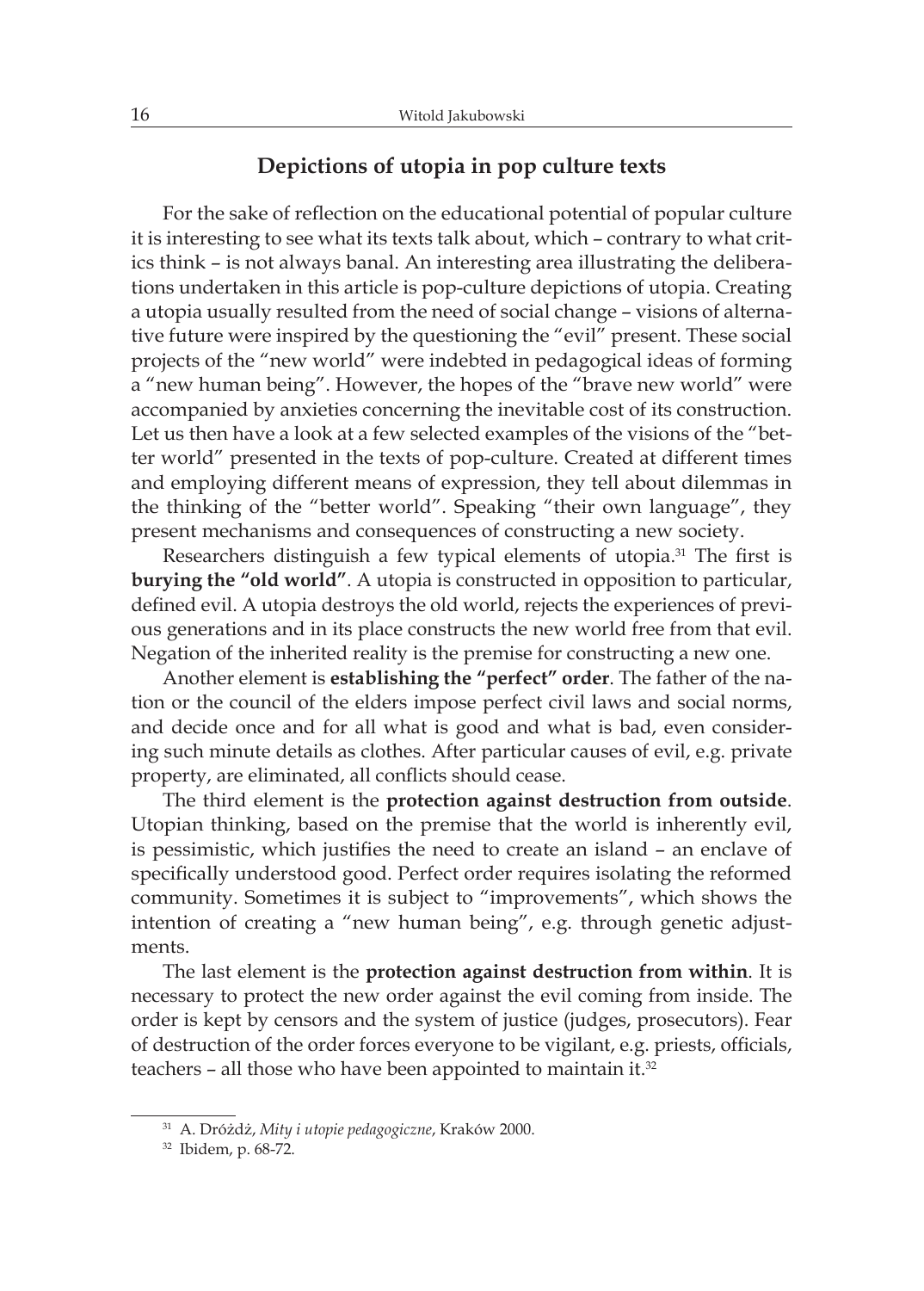How are the elements of utopia illustrated in the texts of popular culture? I will refer to a novel by a Polish writer Stanisław Lem *Return from the Stars* for the first example.

Returning from a trans-galactic expedition an astronaut Hal Bregg lands on Earth, which has been completely transformed during the one hundred twenty seven years of his absence. It is no longer the same planet that he left years before, which does not concern only technological innovations making life easier; the greatest change concerns people, whose lives are defined by different values and aims. The "new human being" was created as a result of a medical-chemical treatment carried out in infancy, known as "betrisation", which removes all aggressive instincts. There is peace and an unprecedented "technological leap" has taken place, but their consequence is a change in the hierarchy of human values and loss of many features (e.g. competitiveness, a tendency to take risks). The inhabitants of Earth are no longer interested in conquest of space, while long-distance and dangerous space missions were abandoned long before, and thus what Hal Bregg has devoted his life to is of no significance to anyone. Thanks to Einstein's time paradox, he has an opportunity to get to know two worlds: the world which he left behind setting off at the age of thirty and the world which he arrived in after a ten-year journey.

The novel's merits should not be reduced to simple recounting of its author's "hits" in predicting the future, even though there are quite a few (calsters – equivalents of today's debit cards, optons and lectons as equivalents of e-books and audiobooks or virtual reality); his predictions concerning social changes are also interesting (cult of youth and the resulting plastic surgery, all kinds of rejuvenating treatments). However, the most interesting in my opinion are Bregg's impressions and reflections, when he is trying to make sense of the unknown reality. The effect is intensified by the narration is in the first person singular. Bregg feels alienated in the reality – in every respect so friendly and helpful to people. He has not been socialised to live in it and has to learn to live in the world which he does not understand.

Lem's novel superbly illustrates all the elements of utopia mentioned above. The old world was destroyed, because it was the only way to create the new. Changes – even though they require time – are introduced systematically and with revolutionary consistency (on Bregg's return to Earth, the third generation has already been "betrised"). The construction of the new order is based on scientific foundations. The school education of children reinforces the new order. The process of education and the whole mechanism of socialisation are subordinated to the idea of "betrisation" and aim at legitimising the creation of this "brave, new world" devoid of violence. All the "inconvenient" issues have been removed from school curricula, while course books' narra-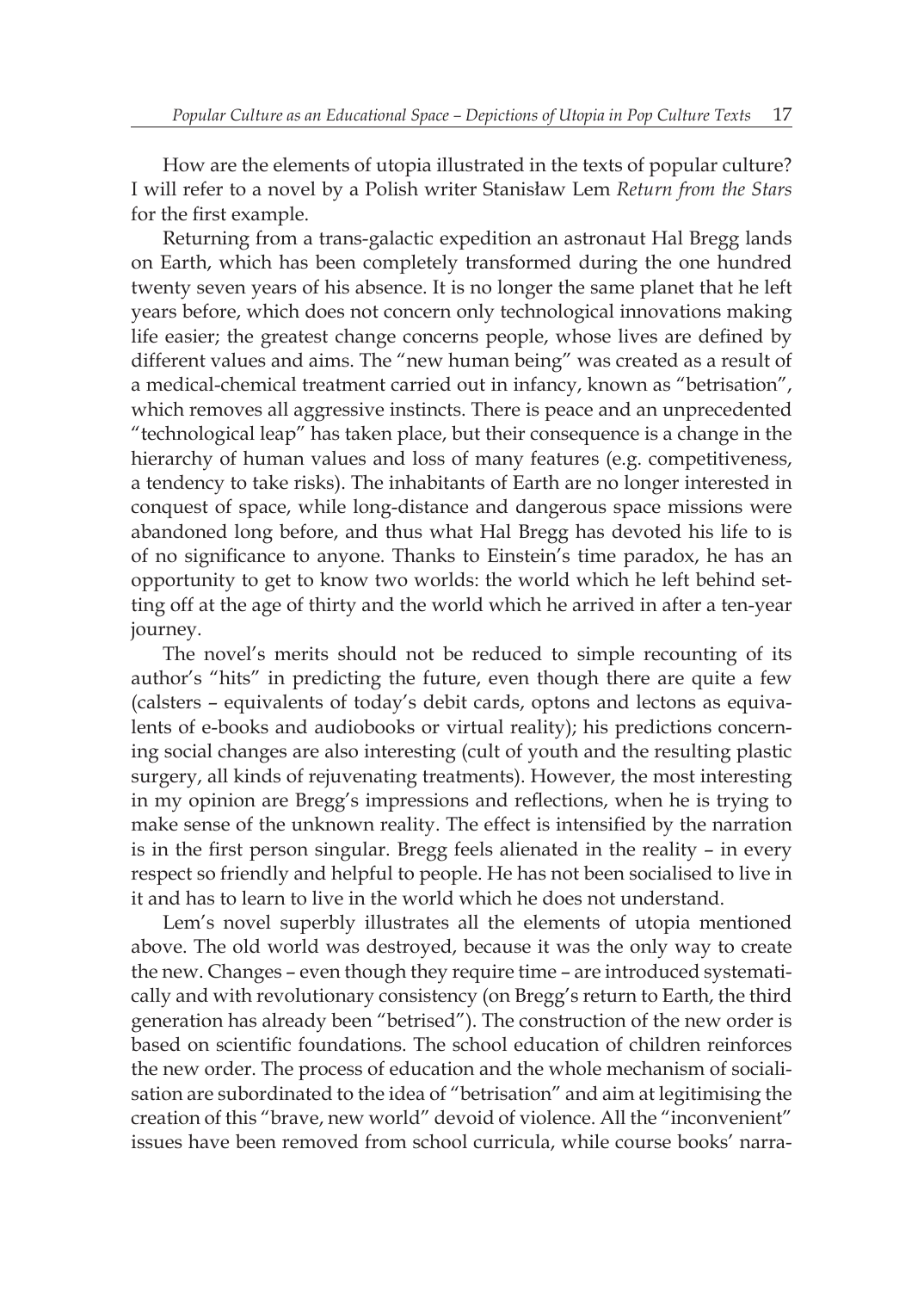tion is subordinated to the binding idea of the "new order". The mechanisms and inherent dangers of constructing a utopia presented in Lem's book are universal, which is the reason why it may be interpreted as something more than a simple criticism of the vision of a communist society of prosperity. The search for a better world often becomes an excuse for a dictatorship that manipulates society in a variety of ways. As noted by A. Huxley in his text: *Brave New World Revisited*, the effectiveness of propaganda of all kinds (religious or political) depends on the methods used, not on the principles proclaimed. If indoctrination is given in a "right way", practically taking into account the appropriate conditions, everyone can be converted to any doctrine.<sup>33</sup>

Another example is Gary Ross's film *Pleasantville* (1998). In its storyline it employs all the well-known formal devices, often emulating television aesthetics. The film provokes intellectual rather than emotional reactions and thus may be treated as an example of postmodern cinema. The film is set "somewhere in America"; its protagonists are young people living in a way typical of the 1990s, dividing their time between leisure and school. The main character's passion is watching old, black and white TV programmes broadcast by the "TV Time" station, which has just announced that it will show a long-running series *Pleasantville* from the 1950s involving a competition for the viewers, exceptionally popular with the young audience. The series' trailer reveals its didactic character, offering instruction about "healthy food", "proper ways of greeting each other" and "safe sex". In a sense it illustrates the idea of paleo television as an institution whose functioning is based on a pedagogical communication contract – its characteristic features are the transfer of skills as the objective of communication, directional nature of communication as well as division and hierarchy of roles – into those who possess knowledge, "teachers", and those who this knowledge is passed to.<sup>34</sup> It represents a normative model, which ensures an institutional way of communicating the dominating culture.

During a scuffle between David and his sister the remote control is damaged and the TV set becomes unoperational. A mysterious elderly gentleman arrives to help and gives David a new, slightly "souped-up" remote, which magically transfers the two young people to the black and white world of the 1950s from the television series. David and his sister begin to play the role of siblings – the protagonists of the series; the inhabitants of the eponymous town do not perceive them as "alien".

Pleasantville is a place where everything is the way it should be: life is simple, people are ideal and everything is black and white. No-one is home-

<sup>33</sup> A. Huxley, *Nowy wspaniały świat poprawiony* (*Brave New World Revisited*), Paryż 1960, p. 67.

<sup>34</sup> W. Godzic, *Oglądanie i inne przyjemności kultury popularnej*, Kraków 1996, p. 92.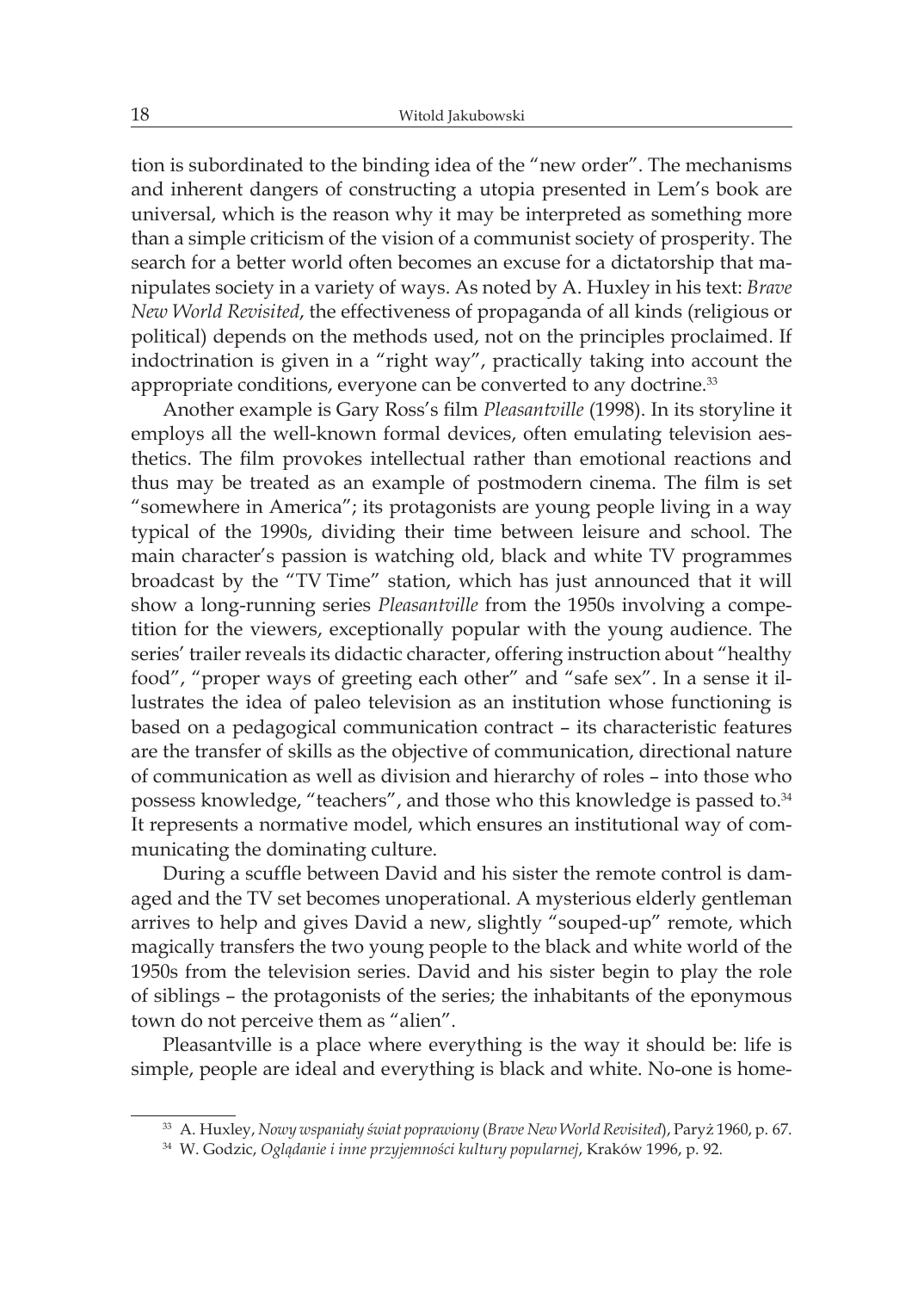less – that is the way it is! There are no fires and the fire brigade is called only to take a cat off a tree. Everyone is polite, eats healthily and no improper thoughts cross anyone's mind. It does not even rain; everything that is undesirable has been eliminated. It is embodiment of the "idea of purity". According to Zygmunt Bauman it is

a vision of an ideal state of things, where everything is just right – nothing is lacking and nothing needs to be eliminated; it is a state that has to be created and once it is created, it has to be protected with great care against threats – both real and any other: those which can be imagined and those which can not yet be imagined.<sup>35</sup>

But most importantly, the residents of Pleasantville can not imagine that there is another reality beyond their town, because theirs is the ideal world, the "best of all worlds". Isolation from the world outside is primarily mental in nature; no-one asks what is outside Pleasantville.

David and his sister have a certain advantage over the remaining protagonists. Not only do they realise where they are but they are also aware of the emotions and passions that never appear in the "cultured" world of the television series. But when these emotions are activated, the world begins to acquire colour. Initially it is an ordinary flower, which changes from grey to red, but with time some residents of Pleasantville – especially those who abandon themselves to the previously unknown pleasures – become coloured, which is not the biased notion concerning one's ethnic background – everyone's colour was that from the black and white television, but now they "acquire colour" and consequently become "alien" in the acceptable order of things. Zygmunt Bauman quoted above remarks that modern utopias are lucid. In this world everything must be "in its place". "The Perfect World dreamt up by the mind was, in defiance of modern reality, eternally pure, knowing no dirt; the world without strangers".<sup>36</sup>

"Genuine" residents of Pleasantville experience only the "permissible" pleasures, considering other as "improper" or vulgar. In a sense this illustrates the distinction into *jouissance* and *plaisir* mentioned above, i.e. what is "natural" and what is "cultural" in us. A double bed displayed in a shop window causes universal indignation, while the appearance of "coloured" denizens provokes special concern. "Coloured" becomes a pejorative term. A contemptuous sentence uttered by one of David's friends: "maybe you are too busy entertaining your 'coloured' girlfriend" unambiguously shows who is now who in Pleasantville. This brings to mind Victor Klemperer's deliberations on the role of language in constructing the social sphere, where one word may

<sup>35</sup> Z. Bauman, *Ponowoczesność jako źródło cierpień*, Warszawa 2000, p. 12.

<sup>36</sup> Ibidem, p. 25.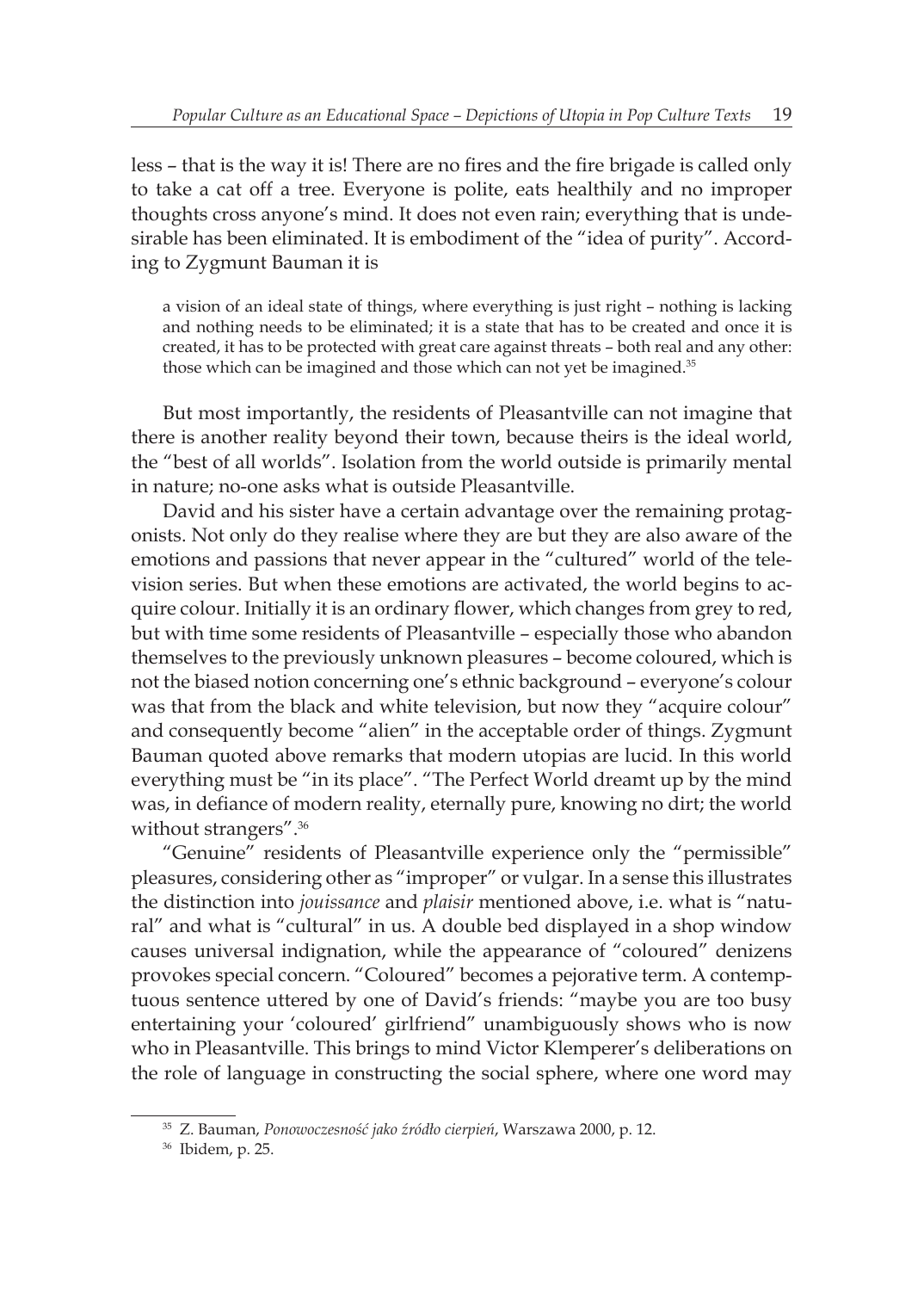polarise it along the lines: "You are nothing, I am everything".37 One may become "coloured" not only abandoning oneself to carnal pleasures; equally harmful is listening to rock and roll music or experiencing any uncontrolled emotions, e.g. reading books, which so far have been sitting forgotten on the library shelves gathering dust and no-one knew what they are about (the first books read by the young people in Pleasantville are the "rebellious" novels: M. Twain's *The Adventures of Huckleberry Finn* and J. Salinger's *The Catcher in the Rye*). When the people of Pleasantville have discovered the library, it turns out that even reproductions of the works by Monet, Rembrandt or Titian may trigger off a similar effect. The town begins to change and the changes primarily worry the adults; the young people submit to them surprisingly easily. The ideal order in the world of Pleasantville invented by television screenwriters falls apart in confrontation with authentic albeit suppressed emotions. The film straightforwardly mirrors what is rooted in our nature and what is imposed by culture.

Pleasantville ceases to be "pleasant". A spring storm and the first real rain cause a nervous reaction of the town's authorities. The residents meet to decide how to restore order. In the mayor's words: "The first thing we have to do is separate out the things that are pleasant from the things that are unpleasant". They decide on the rules which will enable the "genuine citizens" to restore the old order so that everything is the way it used to be. The regulations dictate that all the town's residents must treat each other with respect, but they also say what music may be played in public places (military marches), what colours can be used (black, white and grey), while the school curriculum should emphasise superiority of stability over evolution. The beds available in shops can not be wider than 90 cm and sale of umbrellas is banned.

Gary Ross's film superbly illustrates the consequences of introducing a utopian social order, which must be kept "at all costs". Strict preventive measures serve the public interest and as such they are legitimate. Thanks to them the process of socialisation of young people may go on unhindered. Destruction from within must be stopped, the guilty of the changes must be punished and the "dangerous" books must be burnt. As Huxley points out earlier, the enemies of freedom contaminate the language through their methodical propaganda to seduce and compel their victims to think and act like them. They are manipulators of the mind, they wish to be thought, felt and acted like them. To learn freedom is also to learn to use speech properly.<sup>38</sup>

<sup>37</sup> V. Klemperer, *LTI. Notatnik filologa*, Warszawa 2014, p. 48.

<sup>38</sup> A. Huxley, *Nowy wspaniały*, p. 108.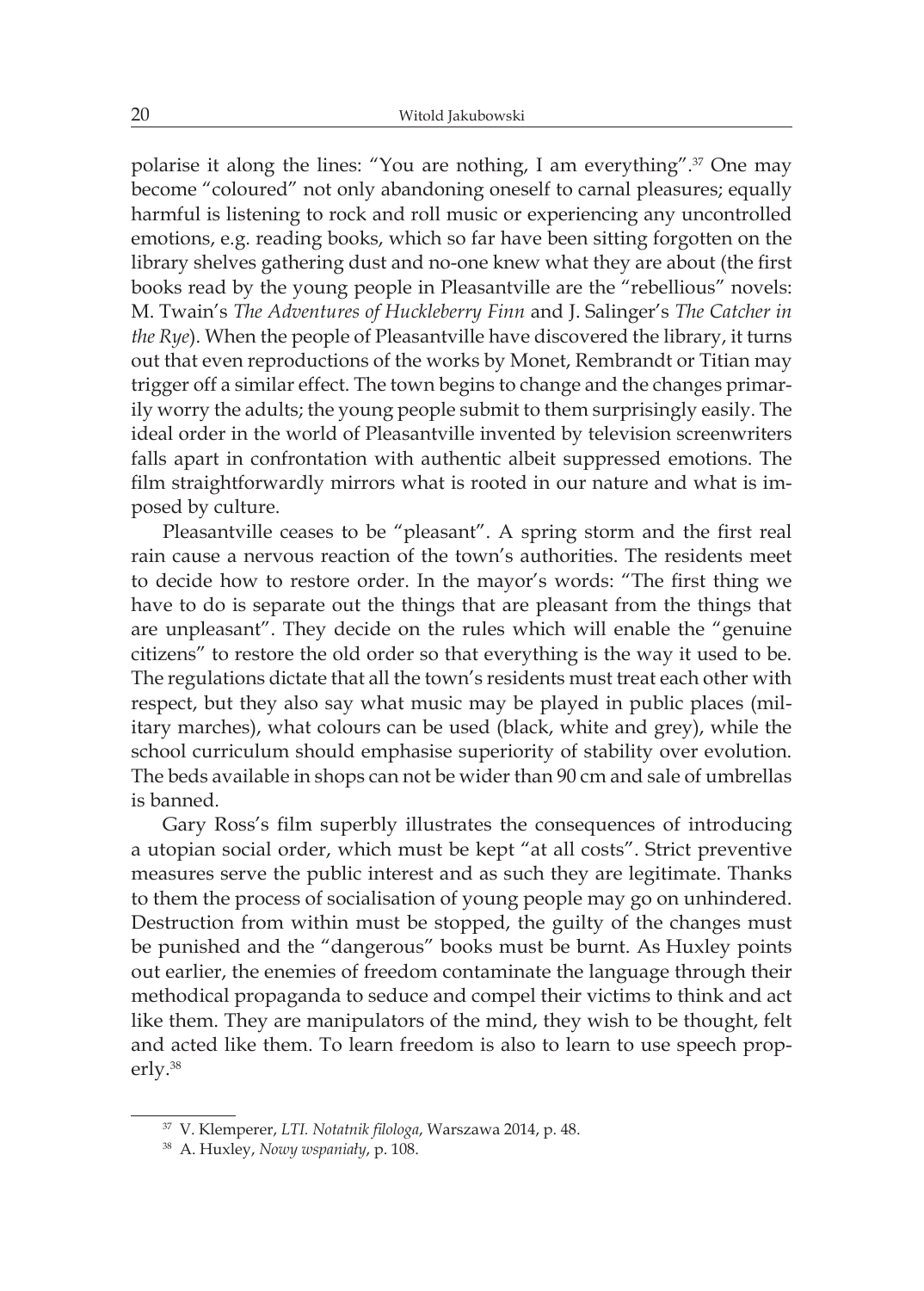The last example is *The Village* – a film by M.N. Shyamalan. The time when the story is set is initially difficult to determine as the costumes and the film set give no clues; the viewer intuitively guesses that it must be the 19<sup>th</sup> century. The reality presented in the film is an embodiment of order. The elders watch over the rituals dictating the rhythm of the community life. The peace is only disturbed by the awareness of the threats lurking in the woods surrounding the village. The rules regulating the life of the residents of the eponymous village are based on a pact concluded with the woods' mysterious inhabitants – Those-we-don't-speak-of: "We do not go to their woods and they do not come to our village". The village's authorities (undoubtedly guided by noble intentions) invent a consistent mythology, whose purpose is to scare the villagers off the woods. The fear of leaving the village is instilled in the younger generation. The task of the "council of the elders" is to convince everyone that it is perilous to venture into this dangerous, alien area. "Normal" people do not go there, only a blind girl and a mad boy are able to escape the tragic consequences of entering the woods, because only they – due to their disabilities – do not give in to the pressure of the restrictions imposed by the dominating culture. The girl does not see the conventional boundaries of the pre-determined order, while the boy is not aware of them.

The film's final scenes show that the world of the village was artificially created. The council of the elders is in reality a group of frustrated people hurt by various unfortunate incidents. Disappointed with the  $20<sup>th</sup>$  century, they decided to break off with it and, in separation from evil but also relinquishing the goods of modern civilisation, they decided to live away from its hustle and bustle, bearing all the consequences of their decision. The longing for "paradise lost" made them establish their own society, whose functioning is based on the rules closer to nature. The village is separated from the hostile world by the woods, while the mythology based on fear ensures that no-one will attempt to know the truth. This is a superb illustration of the third characteristic feature of utopia – the village is an "island" of specifically interpreted good, as maintaining the perfect order requires that the reformed community is isolated.

Both cinematic presentations of a utopian world as well as Stanisław Lem's novel emphasise the role of school as an institution providing protection against the destruction from within. On the one hand the school legitimises the binding order, on the other, it instils fear of change. The school is a controlling institution, ensuring the stability of the social world. Its mission is not to cater for its pupils' individual needs *as they are*; it exists to accomplish a "nobler task" – to form people *as they should be*. This reflects the aspirations of all totalitarian systems to subjugate the school and instil the binding ideology and the decreed social order in its curricula.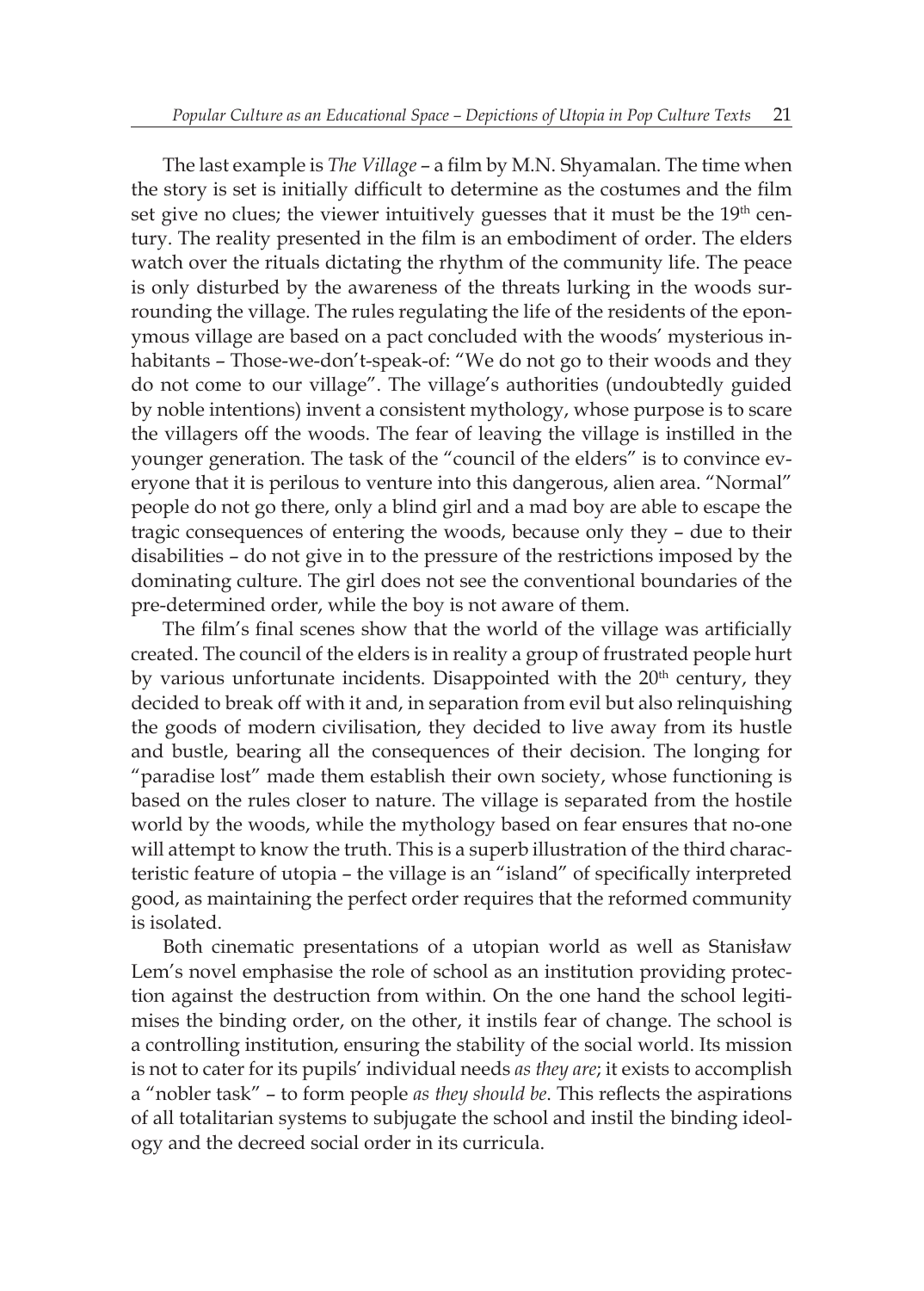### **Conclusion**

Wojciech J. Burszta points out that when discussing the relationship between education and popular culture we have to be aware that taking into account the content of the second one in the school curricula forces us to adopt a non-fundamentalist option. In his view "such culture does not form any system but is a sort of a discourse on events and processes".39 Such discursive dimension (not the mass perception) that Burszta mentions is in my view the most interesting, from the point of view of education, feature of popular culture. Popular culture is a part of cultural reality of contemporary world. The social discourse takes place exactly on its basis. Internet discussion groups, pop music, TV series, film are the place of circulating and exchange an information about reality. In popular culture texts people are searching an inspiration for their lives. It is a space of sharing peoples experience. In the words of J. Bruner

we seem to construct stories of the real world, so called, much as we construct fictional ones: the same forming rules, the same narrative structures. We simply do not know, nor will we ever whether we learn about narrative from life or life from narrative: probably both.<sup>40</sup>

The presented depictions of utopia, which are briefly discussed here, are by no means the only ones that may be found in the texts of pop culture. Reading them, we often encounter extremely accurate diagnoses of current reality. Thanks to them young people and adults may see more clearly all the entanglements of politics and manipulative practices of those in power by discovering parallels to the present time. Our world is by no means brave, but this is the world that we are living in and we can understand it better thanks to such texts.

#### **BIBLIOGRAPHY**

Bauman Z., *Ponowoczesność jako źródło cierpień*, Wydawnictwo Sic! Warszawa 2000.

Barker Ch., *Cultural Studies. Theory and Practice*, Sage Publications, London – Thousand Oaks – New Delhi 2000.

Benton T., Craib I., *Filozofia nauk społecznych. Od pozytywizmu do postmodernizmu*, Wydawnictwo DSWE, Wrocław 2003.

Bruner J., *The Culture of Education*, Harvard University Press, London 1996.

<sup>39</sup> W. Burszta, *O kulturze, kulturze popularnej i edukacji*, [in:] *Edukacja w czasach popkultury*, Eds. W.J. Burszta, A. de Tchorzewski, Bydgoszcz 2002, p. 41.

<sup>40</sup> J. Bruner, *The Culture*, p. 94.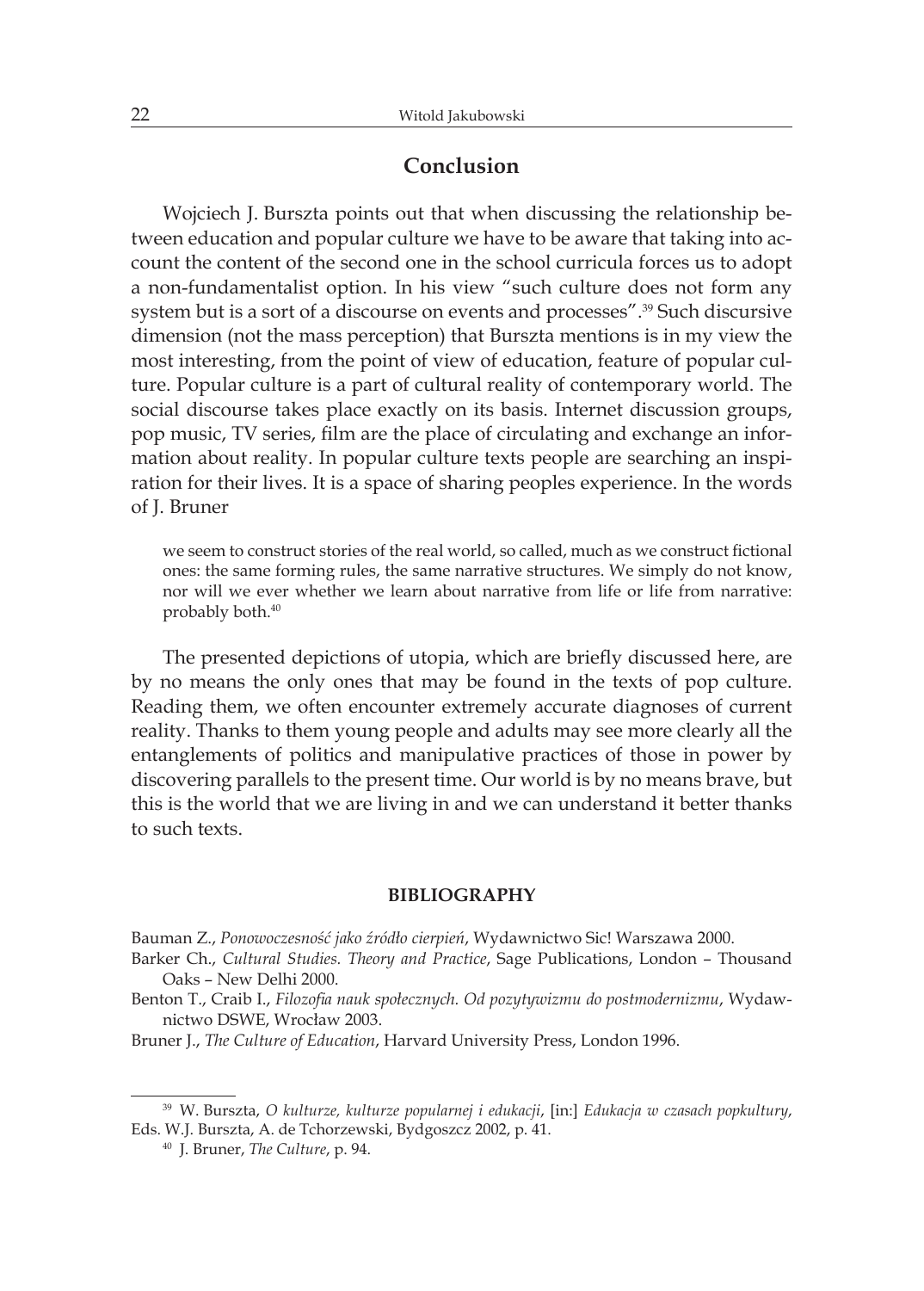- Burszta W.J., *O kulturze, kulturze popularnej i edukacji*, [in:] *Edukacja w czasach popkultury*, Eds. W.J. Burszta, A. de Tchorzewski, Wydawnictwo Akademii Bydgoskiej, Bydgoszcz 2002.
- Carroll N., *Filozofia sztuki masowej*, Wydawnictwo słowo/obraz terytoria, Gdańsk 2011.
- Dróżdż A., *Mity i utopie pedagogiczne*, Wydawnictwo Naukowe Akademii Pedagogicznej, Kraków 2000.
- Fiske J., *Television Culture*, Routledge, London New York 1987.
- Fiske J., *Understanding Popular Culture*, Routledge, London 1989.
- Fiske J., *Postmodernizm i telewizja*, [in:] *Pejzaże audiowizualne*. *Telewizja Wideo Komputer*, Ed. A. Gwóźdź, Wydawnictwo Universitas, Kraków 1997.
- Fiske J., *Wprowadzenie do badań nad komunikowaniem*, Wydawnictwo Astrum, Wrocław 1999.
- Gajda J., *Kultura jako "regnum homini" i kultura w katogoriach rynku wyzwanie dla edukacji*, [in:] *Kultura inspiracją kształcenia ogólnego*, Eds. I. Wojnar, J. Kubin, Dom Wydawniczy Elipsa, Warszawa 1998.
- Giroux H.A., *Wobec wyzwań tożsamości i różnicy (poza dyskurs edukacji wielokulturowej)*, [in:] *Edukacja wobec zmiany społecznej*, Eds. Z. Brzeziński, L. Witkowski, Wydawnictwo Edytor, Poznań – Toruń 1994.
- Giroux H.A., *Is there a place for cultural studies in colleges of education*, [in:] *Counternarratives: Cultural studies and critical pedagogies in postmodern spacies*, Eds. H.A. Giroux, P. MacLaren, M.A. Peters, C. Lankshear, Routledge, London 1996.
- Godzic W., *Oglądanie i inne przyjemności kultury popularnej*, Wydawnictwo Universitas, Kraków 1996.
- Huxley A., *Nowy wspaniały świat poprawiony* (*Brave New World Revisited*), Instytut Literacki, Paryż 1960.
- Illeris K., *The Three Dimensions of Learning. Contemporary Learning Theory in the Tension Field between the Cognitive, the Emotional and the Social*, Roskilde University Press & Niace Publications, 2004.
- Irzykowski K., *X Muza*, Krakowska Spółka Wydawnicza, Warszawa 1924.
- Jakubowski W., *Popular Culture as a 'New World' of Learning*, [in:] *'Old' and 'New' Worlds of Adult Learning*, Eds. A. Bron, E. Kurantowicz, H. Salling Olesen, L. West, Wydawnictwo Naukowe DSWE TWP, Wrocław 2005.
- Jakubowski W., *Edukacja w świecie kultury popularnej*, Oficyna Wydawnicza Impuls, Kraków 2006.
- Jakubowski W. (Ed.), *Pedagogika kultury popularnej teorie, metody i obszary badań*, Oficyna Wydawnicza Impuls, Kraków 2016.
- Jankowski D., *Edukacja wobec zmiany*, Wydawnictwo Adam Marszałek, Toruń 2002.
- Jenks Ch., *Culture*, Routledge, London New York 1993.
- Jones D.J., *Training art Tutors for adult education*, [in:] *Scholarly practitioners: The education of educators of adults*, Ed. R. Benn, University of Exeter, Centre For Research in Continuing Education, Occasional Paper Number 4, Exeter 1998.
- Kerschensteiner G., *Pojęcie szkoły pracy. Podstawowy aksjomat procesu kształcenia*, Polska Akademia Nauk, Wrocław – Warszawa – Kraków 1970.
- Klemperer V., *LTI. Notatnik filologa*, Wydawnictwo Altheia, Warszawa 2014.
- Krajewski M., *Kultury kultury popularnej*, Wydawnictwo Naukowe UAM, Poznań 2003.
- Linton R., *The Cultural Background of Personality*, Routledge and Kegan Paul, London New York 1947.
- Melosik Z., *Kultura popularna i tożsamość młodzieży. W niewoli władzy i wolności*, Oficyna Wydawnicza Impuls, Kraków 2013.